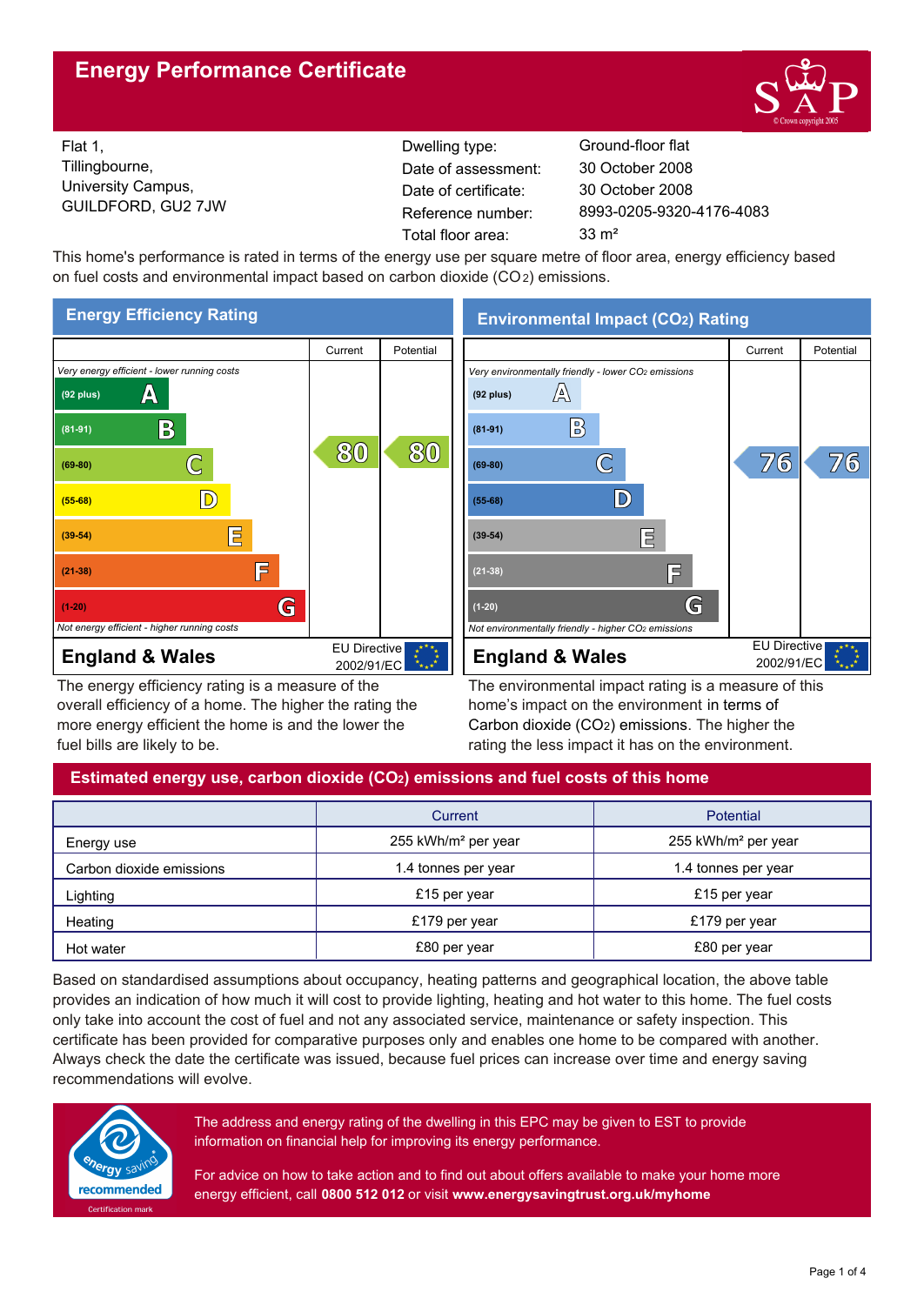### **About this document**

The Energy Performance Certificate for this dwelling was produced following an energy assessment undertaken by a qualified assessor, accredited by Elmhurst Energy Systems, to a scheme authorised by the Government. This certificate was produced using the RdSAP 2005 assessment methodology and has been produced under the Energy Performance of Buildings (Certificates and Inspections) (England and Wales) Regulations 2007 as amended. A copy of the certificate has been lodged on a national register.

| Assessor's accreditation number: | EES/002004                                     |
|----------------------------------|------------------------------------------------|
| Assessor's name:                 | Gary John Ryan                                 |
| Company name/trading name:       | <b>Energy Assess UK Limited</b>                |
| Address:                         | 5 Bryanstone Close, Guildford, Surrey, GU2 9UJ |
| Phone number:                    | 07894 801 963                                  |
| Fax number:                      | 01483 829557                                   |
| E-mail address:                  | gary@energyassessuk.com                        |
| Related party disclosure:        |                                                |

### **If you have a complaint or wish to confirm that the certificate is genuine**

Details of the assessor and the relevant accreditation scheme are as above. You can get contact details of the accreditation scheme from their website at www.elmhurstenergy.co.uk together with details of their procedures for confirming authenticity of a certificate and for making a complaint.

### **About the building's performance ratings**

The ratings on the certificate provide a measure of the building's overall energy efficiency and its environmental impact, calculated in accordance with a national methodology that takes into account factors such as insulation, heating and hot water systems, ventilation and fuels used. The average Energy Efficiency Rating for a dwelling in England and Wales is band E (rating 46).

Not all buildings are used in the same way, so energy ratings use 'standard occupancy' assumptions which may be different from the specific way you use your home. Different methods of calculation are used for homes and for other buildings. Details can be found at www.communities.gov.uk/epbd.

Buildings that are more energy efficient use less energy, save money and help protect the environment. A building with a rating of 100 would cost almost nothing to heat and light and would cause almost no carbon emissions. The potential ratings on the certificate describe how close this building could get to 100 if all the cost effective recommended improvements were implemented.

#### **About the impact of buildings on the environment**

One of the biggest contributors to global warming is carbon dioxide. The way we use energy in buildings causes emissions of carbon. The energy we use for heating, lighting and power in homes produces over a quarter of the UK's carbon dioxide emissions and other buildings produce a further one-sixth.

The average household causes about 6 tonnes of carbon dioxide every year. Adopting the recommendations in this report can reduce emissions and protect the environment. You could reduce emissions even more by switching to renewable energy sources. In addition there are many simple everyday measures that will save money, improve comfort and reduce the impact on the environment. Some examples are given at the end of this report.

#### **Visit the Government's website at www.communities.gov.uk/epbd to:**

- Find how to confirm the authenticity of an energy performance certificate
- Find how to make a complaint about a certificate or the assessor who produced it •
- Learn more about the national register where this certificate has been lodged •
- Learn more about energy efficiency and reducing energy consumption •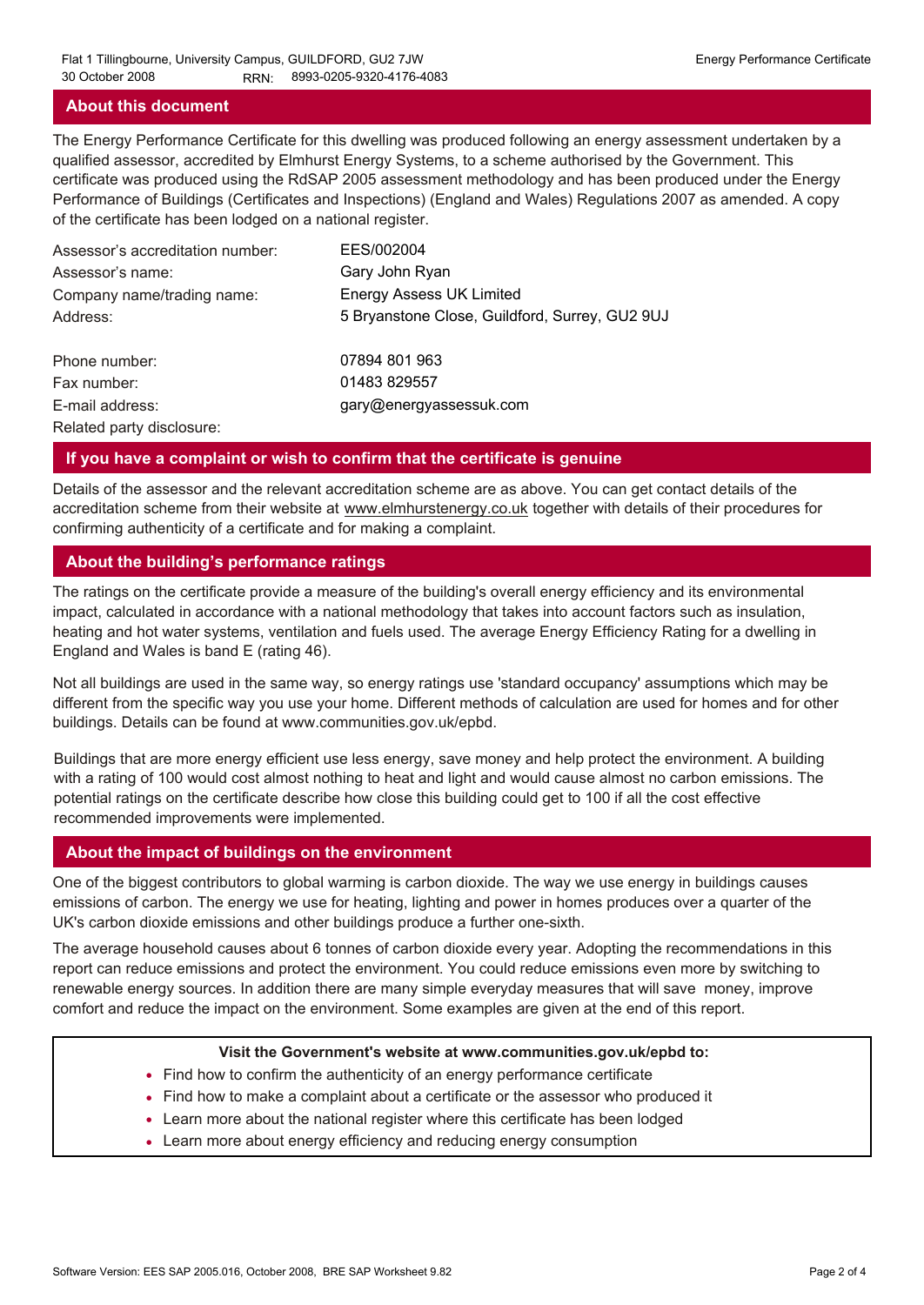# Recommended measures to improve this home's energy performance

Flat 1, Tillingbourne, University Campus, GUILDFORD, GU2 7JW Date of certificate:

Reference number: 8993-0205-9320-4176-4083 30 October 2008

## **Summary of this home's energy performance related features**

The following is an assessment of the key individual elements that have an impact on this home's performance rating. Each element is assessed against the following scale: Very poor / Poor / Average / Good / Very good.

| Elements                                  | Description                                                        | Current performance      |                 |
|-------------------------------------------|--------------------------------------------------------------------|--------------------------|-----------------|
|                                           |                                                                    | <b>Energy Efficiency</b> | Environmental   |
| Walls                                     | Cavity wall, filled cavity                                         | Good                     | Good            |
| Roof                                      | (another dwelling above)                                           |                          |                 |
| Floor                                     | Solid, no insulation (assumed)                                     |                          |                 |
| Windows                                   | Fully double glazed                                                | Good                     | Good            |
| Main heating                              | Community scheme                                                   | Good                     | Good            |
| Main heating controls                     | Flat rate charging, no thermostatic control of room<br>temperature | Very poor                | Very poor       |
| Secondary heating                         | None                                                               |                          |                 |
| Hot water                                 | From main system                                                   | Very good                | Very good       |
| Lighting                                  | Low energy lighting in all fixed outlets                           | Very good                | Very good       |
| Current energy efficiency rating          |                                                                    | C <sub>80</sub>          |                 |
| Current environmental impact (CO2) rating |                                                                    |                          | C <sub>76</sub> |

## **Low and zero carbon energy sources**

None

## **Recommendations**

None

## **Further measures to achieve even higher standards**

None